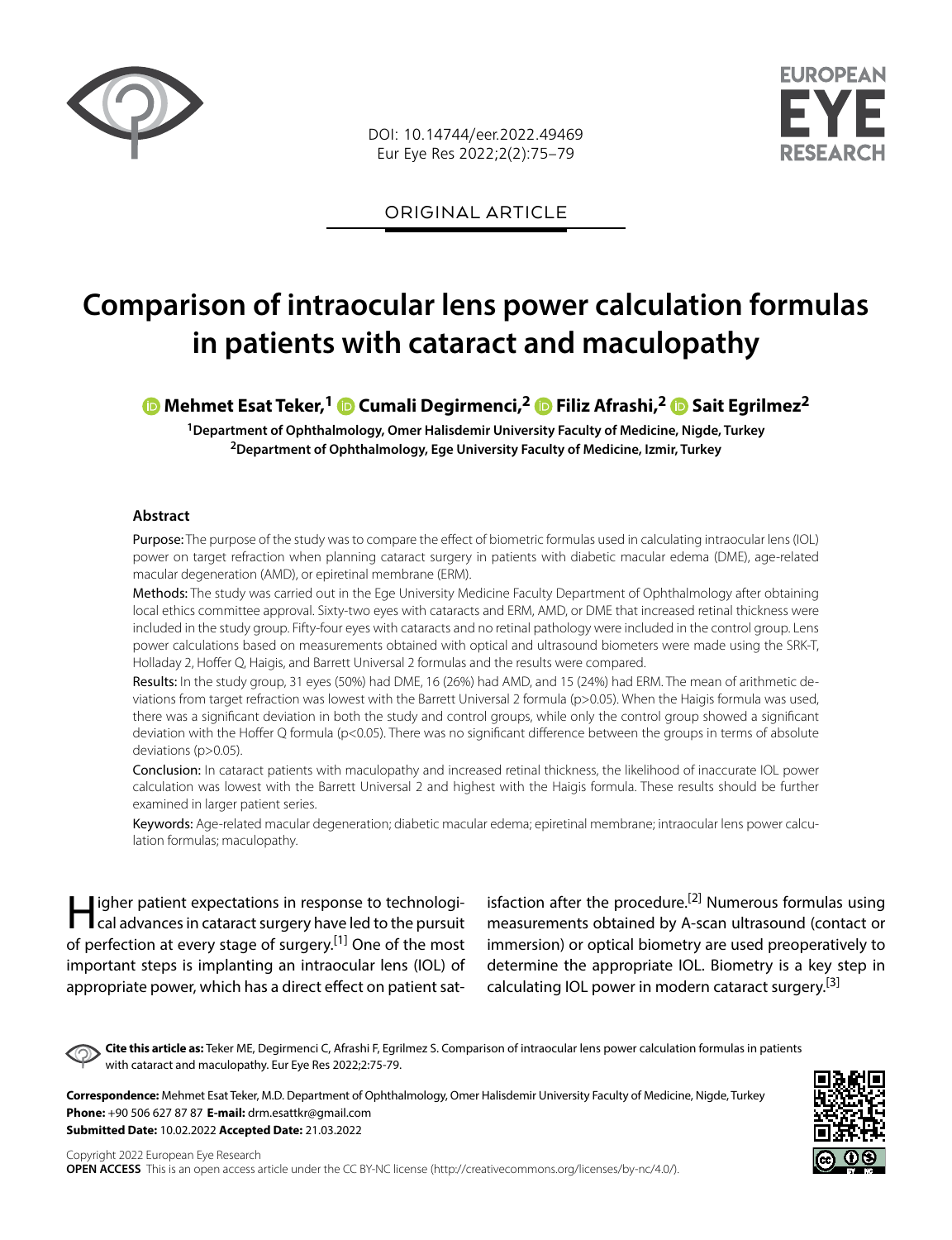The impact of various factors on achieving post-operative target refraction is among the most debated topics in the literature. Olsen<sup>[4]</sup> reported that errors in anterior chamber depth (ACD), axial length (AL), and corneal power measurement accounted for 42%, 36%, and 22% of deviation from predicted refractive error after IOL implantation, respectively. Formulas continue to be developed to enable target post-operative results to be achieved in eyes where these sources of error reduce the sensitivity of existing formulas. For this purpose, the third-generation formulas SRK-T, Hoffer Q, and Holladay 1 as well as the fourth-generation formulas Holladay 2, Haigis, and Olsen, and even the fifth-generation Barrett Universal 2 formula are also commonly used.<sup>[5]</sup> However, besides these predictable sources of error, there is still insufficient information regarding the effect of existing pathology on post-operative refraction or formula selection, particularly in patients with retinal pathology.

Therefore, this study aimed to evaluate the effect of using different formulas (SRK-T, Hoffer Q, Holladay 2, Haigis, and Barrett Universal 2) with optical and ultrasound biometry data in IOL power calculation during cataract surgery planning for patients with conditions that cause changes in macular thickness, such as epiretinal membrane (ERM), age-related macular degeneration (AMD), and diabetic macular edema (DME).

## **Materials and Methods**

Patients with DME, AMD, and ERM who presented to the retina unit of the Ege University Medicine Faculty Department of Ophthalmology Department between January 2014 and December 2016 and had central foveal thickness >250 μm included the study group. Furthermore, hypermetropia of more than +4 diopters (D), myopia of more than −6 D, and AL under 21 and over 26 mm were excluded from the study in both groups. Informed consent forms were obtained from all patients and ethics committee approval was obtained from the Clinical Research Ethics Committee of the Ege University Faculty of Medicine (Decision Number: 16-6.1/7). Patients with media opacity severe enough to prevent or affect the results of IOL power measurement by optical and ultrasound biometry were excluded from the study. In addition to patients who have angle closure glaucoma, or angle closure glaucoma suspect were excluded. The study group included 62 eyes of 57 patients with macular pathology who underwent cataract surgery, while 54 eyes of 49 patients who had no ocular pathology and underwent uncomplicated cataract surgery were included in the control group.

Preoperatively, all patients underwent a detailed ophthalmologic examination including best-corrected visual acuity (BCVA), intraocular pressure measurement, slit-lamp anterior segment examination, and posterior segment examination with a 90D lens. Optical biometry (Al-Scan, Nidek, Japan) and contact A-scan ultrasound biometry (Sonogage Eye mod, Cleveland, OH, USA) were also performed for IOL power calculation. Optical coherence tomography (OCT) (Topcon 3D OCT-2000, Tokyo, Japan) was performed to determine macular thickness. In addition to the appropriate IOL power calculations according to SRK-T, Hoffer Q, Haigis, and Holladay 2 formulas using ultrasound and optical biometry data, the data obtained from optical biometry were entered into the Barrett Universal 2 formula data entry window on the official site (http://calc.apacrs.org) and IOL power calculations were performed and recorded.

Post-operative examinations were performed on day 1 and again between days 5 and 7. At post-operative 1- and 3-month follow-up, BCVA determined according to autorefractometer values and spherical equivalent values were recorded. Deviations were calculated as the difference between post-operative refraction values and target refraction values.

Statistical analyses were performed using IBM SPSS version 24 (IBM Corp., Armonk, NY, USA). Demographic data were compared between the groups using either Chi-square or independent t-test. For other parameters, independent t-test was used for between-group comparisons and dependent t-test was used for within-group comparisons. P<0.05 was considered statistically significant.

#### **Results**

Of the 62 eyes in the study group, 31 (50%) had DME, 16 (26%) had AMD, and 15 (24%) had ERM. In total, the study included 48 females (45%) and 58 males (55%). There were 23 females (47%) and 26 males (53%) in the control group, and 25 females (44%) and 32 males (56%) in the study group. There were no significant differences in age, sex, pre-operative AL, or keratometric values between the study and control groups (p>0.05). However, pre-operative central retinal thickness and pre-operative visual acuity differed significantly between the groups (p<0.001 and p=0.003, respectively) (Table 1). In the present study, the mean AL measured by optical biometry was longer than the mean AL measured by ultrasound biometry in the control group, while these values were similar in the study group.

Mean post-operative refraction values in the study and control groups were −0.54 D and −0.40 D at 1 month and −0.53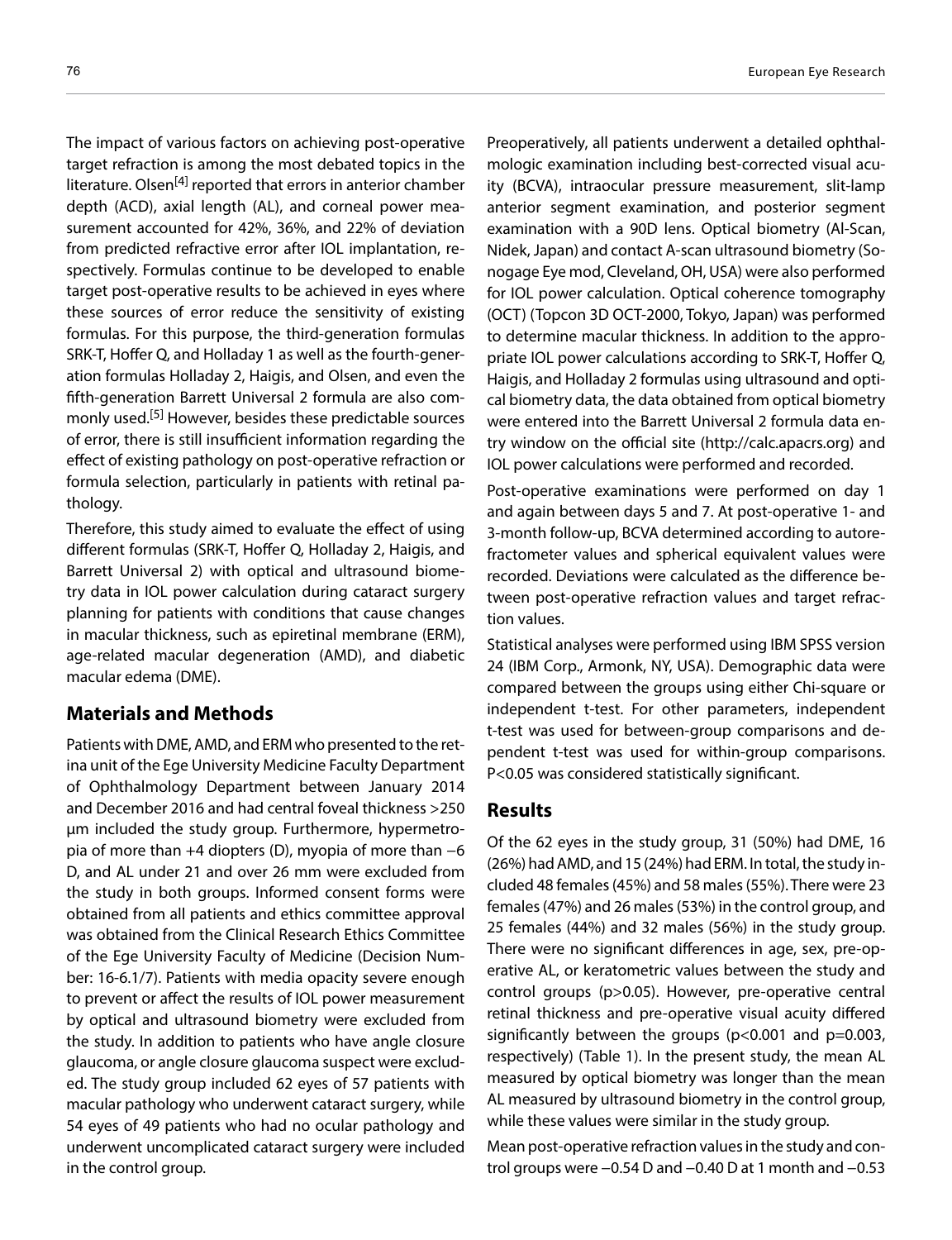| Groups               | N  | Mean   | <b>SD</b> | p-value |
|----------------------|----|--------|-----------|---------|
|                      |    |        |           |         |
| Age (years)          |    |        |           |         |
| Control              | 54 | 66.98  | 8.034     | 0.678   |
| Study                | 62 | 67.65  | 9.164     |         |
| Gender (F/M)         |    |        |           |         |
| Control              | 49 | 23/26  | 0.502     | 0.658   |
| Study                | 57 | 25/32  | 0.495     |         |
| Pre-operative CFT    |    |        |           |         |
| Control              | 54 | 233.11 | 13.145    | < 0.001 |
| Study                | 62 | 282.52 | 64.446    |         |
| Optic AL             |    |        |           |         |
| Control              | 54 | 24.47  | 0.90      | 0.224   |
| Study                | 62 | 25.6   | 1.60      |         |
| Ultrasonic AL        |    |        |           |         |
| Control              | 54 | 23.47  | 0.90      | 0.220   |
| Study                | 62 | 24.83  | 1.75      |         |
| Pre-operative BCVA   |    |        |           |         |
| (LogMAR)             |    |        |           |         |
| Control              | 54 | 0.68   | 0.30      | 0.003   |
| Study                | 62 | 0.92   | 0.51      |         |
| Ultrasonic K1        |    |        |           |         |
| Control              | 54 | 43.67  | 1.79      | 0.183   |
| Study                | 62 | 43.50  | 1.82      |         |
| <b>Ultrasonic K2</b> |    |        |           |         |
| Control              | 54 | 43.95  | 1.79      | 0.676   |
| Study                | 62 | 43.80  | 1.85      |         |
| Optic K1             |    |        |           |         |
| Control              | 54 | 43.61  | 1.63      | 0.692   |
| Study                | 62 | 43.75  | 1.80      |         |
| Optic K2             |    |        |           |         |
| Control              | 54 | 43.63  | 1.60      | 0.912   |
| Study                | 62 | 43.67  | 1.90      |         |
|                      |    |        |           |         |

**Table 1.** Comparison of demographic, optical, and keratometric data

**Table 2.** Comparison of mean arithmetic deviations from post-operative refraction within the groups according to intraocular lens power calculation formula

|                               | Control<br>$(n=54)$<br>Study<br>$(n=62)$ | Post-<br>operative<br>1 month<br>(D) | p-value |
|-------------------------------|------------------------------------------|--------------------------------------|---------|
| Barrett Universal 2 formula   | Control                                  | 0.002                                | >0.05   |
|                               | Study                                    | $-0.02$                              | >0.05   |
| Optical SRK-T formula         | Control                                  | $-0.11$                              | >0.05   |
|                               | Study                                    | $-0.07$                              | >0.05   |
| Optical Hoffer Q formula      | Control                                  | $-0.2$                               | < 0.05  |
|                               | Study                                    | $-0.07$                              | >0.05   |
| Optical Haigis formula        | Control                                  | 0.4                                  | < 0.05  |
|                               | Study                                    | 0.6                                  | < 0.05  |
| Optical Holladay 2 formula    | Control                                  | $-0.2$                               | >0.05   |
|                               | Study                                    | $-0.07$                              | >0.05   |
| Ultrasonic SRK-T formula      | Control                                  | 0.14                                 | >0.05   |
|                               | Study                                    | $-0.04$                              | >0.05   |
| Ultrasonic Hoffer Q formula   | Control                                  | $-0.16$                              | < 0.05  |
|                               | Study                                    | 0.02                                 | >0.05   |
| Ultrasonic Haigis formula     | Control                                  | 0.47                                 | < 0.05  |
|                               | Study                                    | 0.6                                  | < 0.05  |
| Ultrasonic Holladay 2 formula | Control                                  | $-0.11$                              | >0.05   |
|                               | Study                                    | 0.02                                 | >0.05   |
|                               |                                          |                                      |         |

**Table 3.** Between-group comparison of mean absolute deviations from target refraction for the intraocular lens power calculation formulas

|                               | Control<br>$(n=54)$<br>Study<br>$(n=62)$ | Mean<br>absolute<br>deviation<br>(D) | p-value |
|-------------------------------|------------------------------------------|--------------------------------------|---------|
| Barrett Universal 2 formula   | Control                                  | 0.01                                 | >0.05   |
|                               | Study                                    | 0.02                                 | >0.05   |
| Optical SRK-T formula         | Control                                  | 0.09                                 | >0.05   |
|                               | Study                                    | 0.07                                 | >0.05   |
| Optical Hoffer Q formula      | Control                                  | 0.07                                 | >0.05   |
|                               | Study                                    | 0.06                                 | >0.05   |
| Optical Haigis formula        | Control                                  | 0.04                                 | >0.05   |
|                               | Study                                    | 0.05                                 | >0.05   |
| Optical Holladay 2 formula    | Control                                  | 0.06                                 | >0.05   |
|                               | Study                                    | 0.06                                 | >0.05   |
| Ultrasonic SRK-T formula      | Control                                  | 0.03                                 | >0.05   |
|                               | Study                                    | 0.11                                 | >0.05   |
| Ultrasonic Hoffer Q formula   | Control                                  | 0.06                                 | >0.05   |
|                               | Study                                    | 0.06                                 | >0.05   |
| Ultrasonic Haigis formula     | Control                                  | 0.04                                 | >0.05   |
|                               | Study                                    | 0.05                                 | >0.05   |
| Ultrasonic Holladay 2 formula | Control                                  | 0.06                                 | >0.05   |
|                               | Study                                    | 0.11                                 | > 0.005 |

ative refraction significantly different from target refraction which was 0.50 Diopter myopia for both groups in the

F: Female; M: Male; CFT: Central foveal thickness; AL: Axial length; BCVA: Best-corrected visual acuity; K1: Flat keratometry value; K2: Steep keratometry value; SD: Standard deviation.

D and −0.44 D at 3 months, respectively (p>0.05). There was no change in the mean of arithmetic deviations from target refraction between post-operative 1 month and 3 months in either group. Compared to the other formulas, values were closest to target refraction when using the Barrett Universal 2 formula. However, when the post-operative means of arithmetic deviations according to formulas were compared in the groups, there was no significant difference between IOL power calculation formulas (p>0.05).

When IOL power calculation formulas were evaluated between aimed refraction and obtained refraction within the groups, the Barrett Universal 2 formula yielded the least deviation, although the difference was not significant (p>0.05). When the Hoffer Q formula was used, post-oper-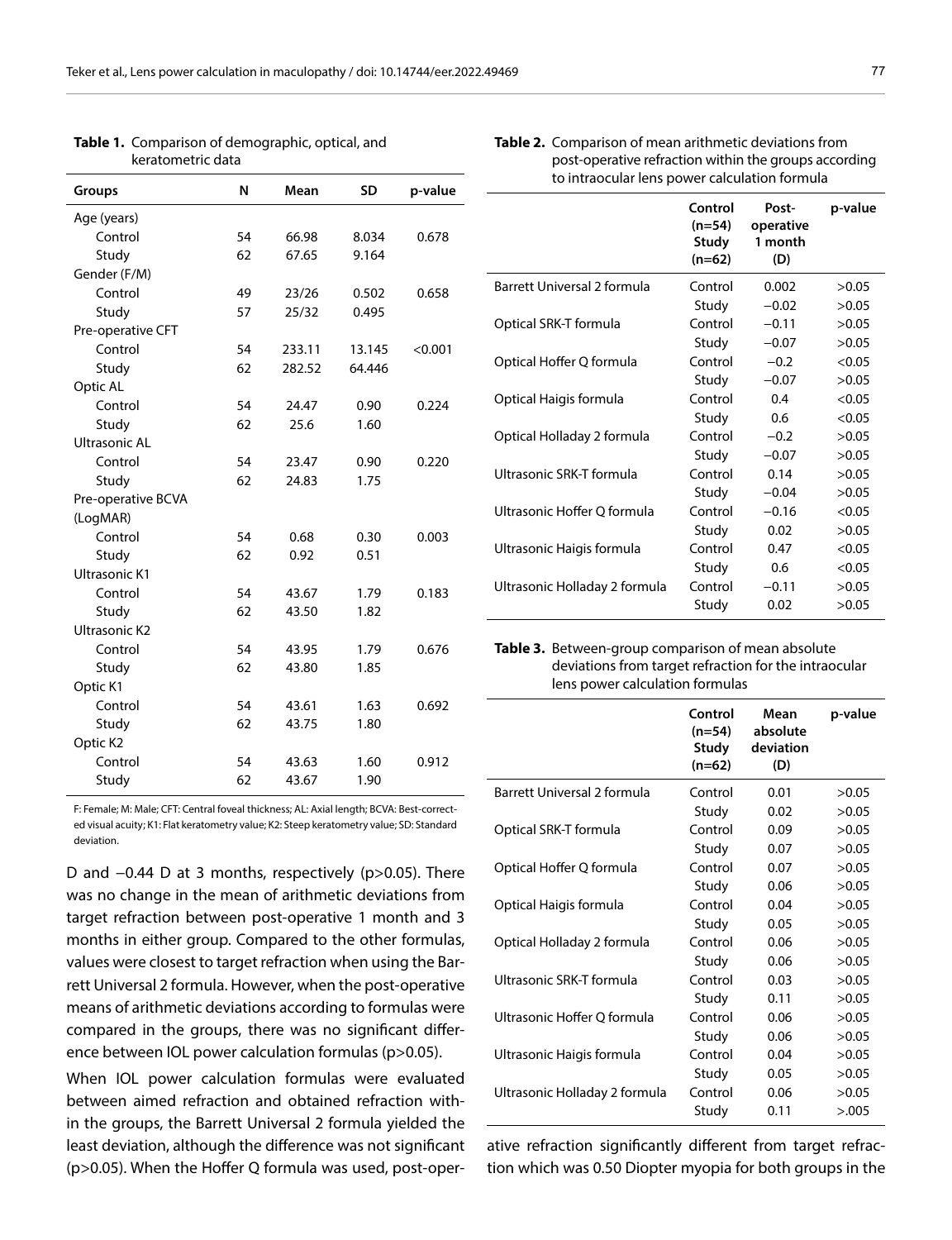control group, but the difference was not significant in the study group. When the Haigis formula was used, deviation from target refraction differed significantly in both groups (p<0.05) (Table 2). Mean absolute deviation from target refraction was similar for all formulas (p>0.05) (Table 3).

#### **Discussion**

Cellular changes in retinal pathologies such as DME, AMD, and ERM may result in an increase in macular thickness. In this study examining the performance of different IOL power calculation formulas in patients with retinal pathology, we determined that the closest results to target refraction were obtained with the Barrett Universal 2 formula, while significant deviations from target refraction were observed in both groups with the Haigis formula and only in the control group with the Hoffer Q formula.

Although many different parameters are used in IOL power calculation, inaccurate AL measurement is the most common cause of unexpected post-operative outcomes.<sup>[6]</sup> Different formulas using data obtained with ultrasound and optical biometers are used for this purpose. AL is measured on the anatomic axis using A-scan ultrasound biometry and on the visual axis using optical biometry.<sup>[7]</sup> AL values measured by optical and ultrasonic biometry are reported to be strongly correlated in healthy eyes.<sup>[8]</sup> Measurements made by optical biometry are 0.2 mm greater than ultrasonic measurements because in ultrasound biometry, the probe indents the cornea and measurements are obtained at the level of the internal limiting membrane.<sup>[9]</sup> Optical biometry measures at the RPE level, which may be another cause of approximately 130 µm difference in AL measurement.<sup>[10]</sup> In the present study, the mean AL measured by optical biometry was 0.01 µm longer than the mean AL measured by ultrasound biometry in the control group, while the mean AL values obtained by these two methods were similar in the study group.

Research is ongoing to evaluate the sensitivity of formulas in complicated eyes such as those with long or short AL, previous refractive surgery, or pediatric eyes. IOL power calculation formulas give similar results in eyes with normal AL. However, it has been reported that the Hoffer Q formula is more appropriate for eyes with short AL while the SRK-T and Haigis formulas are better suited to eyes with long AL.<sup>[11]</sup> Although AL values obtained by optical and ultrasonic biometry were longer in our study group (p>0.05), the Hoffer Q formula resulted in significant deviation from target refraction only in the control group. We also observed unexpected results with the Haigis formula, which

was previously reported to be suitable for eyes with long AL.[11] One study showed that Barrett Universal 2 formula was more sensitive than the Haigis formula in myopic eyes with AL  $>$ 30 mm.<sup>[12]</sup>

Other studies have also shown that when using the Barrett formula, the estimated error is minimal compared to other formulas such as Haigis, Hoffer Q, Holladay 1, Holladay 2, Olsen, and SRK-T.<sup>[13,14]</sup> Because Barrett formula using more additional parameters such as ACD, lens thickness (LT), white-to-white measurements (WTW) than earlier generation formulas which is obtained by using only AL and keratometry data.<sup>[15]</sup> When we use all biometric parameters (such as ACD, LT, WTW, AL, and K readings) for IOL power calculation using Barrett formulas, we may get better post-operative outcome for patients.<sup>[16]</sup> Kane et al.<sup>[17]</sup> compared the Holladay 1, Hoffer Q, SRK-T, Haigis, Holladay 2, and Barrett Universal 2 formulas and reported that the Barrett Universal 2 was the most sensitive formula independent of AL. In the present study, we also found that outcomes were closest to target refraction when using the Barrett Universal 2 formula (p>0.05).

Patients have very high expectations from cataract surgery. [18] Therefore, post-operative refractive error can lead to patient dissatisfaction. There are no published studies regarding the ideal formula for patients with retinal pathologies, making this study a first in the literature. Limitations of the study are it was not prospective, the patient sample was relatively small, ACD measurements deficient, and lacking of disease subgroup analysis and all biometric measurements were not performed by a single physician.

#### **Conclusion**

In cataract surgery for patients with maculopathy and increased retinal thickness, IOL power calculation using the Barrett Universal 2 formula resulted in the lowest probability of undesirable results. Although the Hoffer Q formula may have low sensitivity in IOL power calculation for routine cataract surgery in patients without retinal pathology, it had better sensitivity in eyes with maculopathy. A significant deviation from target refraction was only seen in eyes with maculopathy when the Haigis formula was used. Therefore, we recommend using the Barrett Universal 2 formula as the first choice for IOL power calculation in eyes with maculopathy to avoid unwanted outcomes. Studies with larger patient series are needed to elaborate on these findings.

**Ethics Committee Approval:** This study was approved by Ege University Faculty of Medicine Clinical Research Ethics Committee (date: 21.07.2016; number: 16-6.1/7).